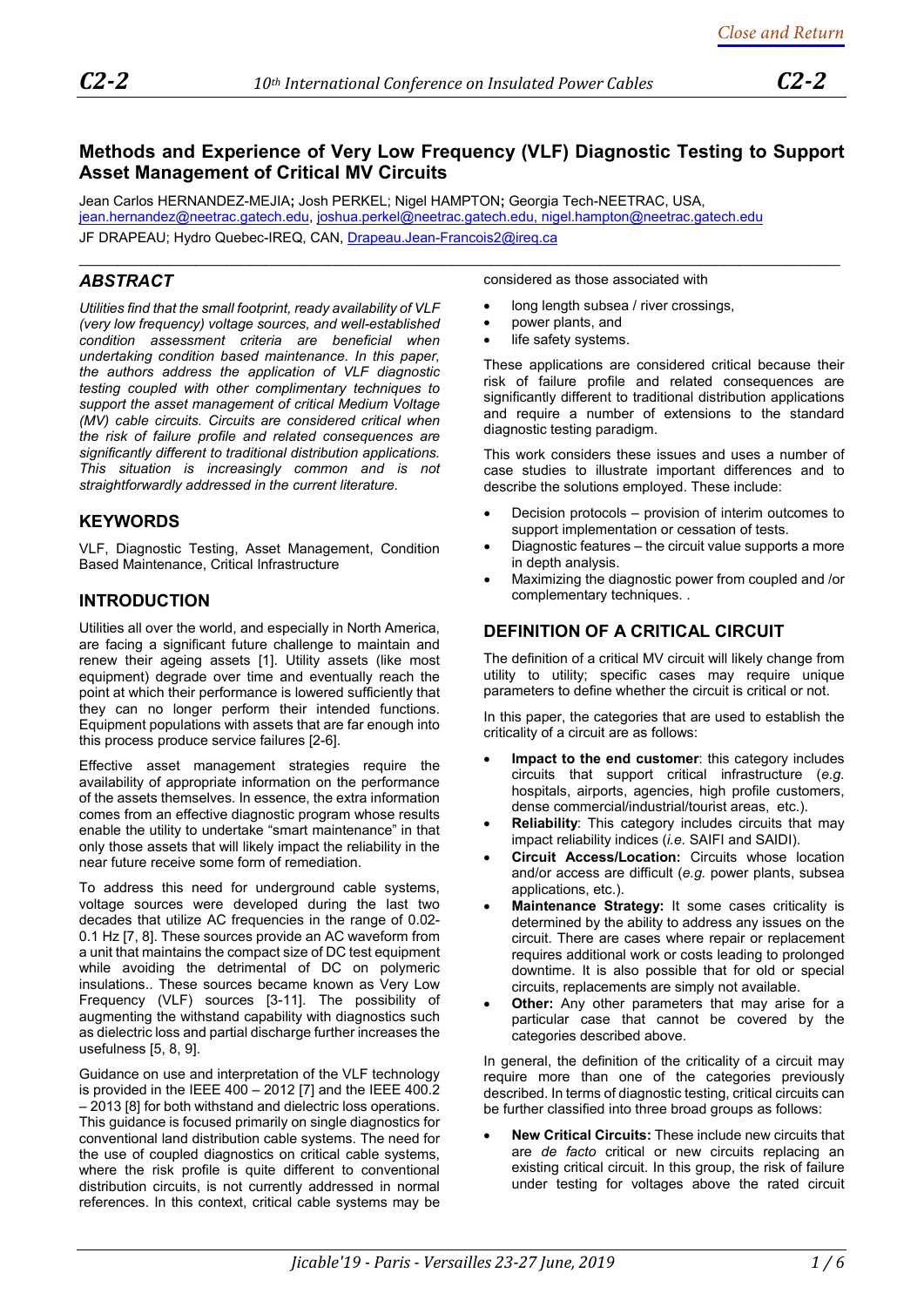voltage is generally considered minimal and actually desirable when compared to future failures in service.

- **Existing Critical Circuits with diagnostic record:** This is the group where trending in diagnostic measurements was carried out. Thus, the trend as well as the diagnostic levels may be used for assessment.
- **Existing Critical Circuits with no diagnostic record:** As no diagnostic record exists, the risk profile is unknown. In these cases, special attention must be given since there is no condition knowledge available prior to commencing the testing.

Possible actions taken for each group as well as case studies appear in later sections, this constitutes the main contribution of the work reported here. Additionally, followup tests after diagnostics may be used to further enhance the condition assessment with the goal of better understanding the aging rate or speed of degradation.

# **TEST PROTOCOL & CIRCUIT CRITICALITY**

This section presents decision protocols that are deployed on the different types of critical circuits defined above.

## **New Critical Circuits**

These circuits involve new systems that are either new installations and/or replace existing critical infrastructure. Such circuits enable the diagnostic process to begin with circuit construction and includes the following stages:

- 1. **Factory Tests:** The suite of complimentary electrical and material tests performed by the manufacturer.
- 2. **Cable Quality Assurance:** Perform dimensional checks and quality checks to ensure that the cable complies with all specifications and quality required by the utility and industry standards.
- 3. **Commissioning Test:** Electrical tests performed on site that include installation and acceptance tests.
- 4. **Operation Performance:** Maintenance tests and observation of trends as the circuit ages.

In these cases a utility is more willing to invest time energy and effort in the diagnostic process. This is usually manifests as multiple complimentary diagnostics applied before a circuit is energized. This is in comparison to most existing circuits where a single diagnostic approach is usually employed.

#### **Critical Circuits with Diagnostic Record**

These circuits have assessment data from periodic maintenance tests available which may then be used for trending. The trend can be used as an additional diagnostic indicator. If a considerable change is observed with sequential tests, then the risk of failure during a future test and normal operating conditions should be re-evaluated.

Effective trending is more than simple changes in diagnostic measurements between sequential tests, *i.e.* comparing with the last test. In the authors' experience, the trend evolution is more robustly determined through analysis using trending analysis techniques such as Shewhart Control Charts, Cumulative Sum (CUSUM) Control Charts, and/or Crow-AMSAA (Army Materiel System Analysis). These trending analysis techniques [\[12\]](#page-5-9) use statistical tools for extracting the underlying pattern behavior in the time series of diagnostic data and may even be used to predict future outcomes.

The trending can be carried out either at the individual circuit level (*i.e.* multiple measurements on the same circuit) or on a population of circuits. The circuit population approach considers the conditions of many circuits and has the advantage that it requires less time to implement.

**Table 1: Example trending using Health Indices [3,5, 6]**

| Test                  | T-8 years                       | T-4 years                      | T-1 years                       |
|-----------------------|---------------------------------|--------------------------------|---------------------------------|
| Diagnostic<br>Outcome | action<br><b>No</b><br>Required | No.<br>action<br>Required      | Further<br>Study                |
| Health<br>Index       | 70 <sup>th</sup><br>percentile  | 78 <sup>th</sup><br>percentile | 8.5 <sup>th</sup><br>percentile |

Consider a possible case shown in Table 1. If each test is considered in isolation then no single test at T -1, 4, 8 years would be certain to trigger remedial action [3, 5]. However, a test at year 0 using traditional VLF diagnostic techniques (*i.e.* Tan δ with three test voltage levels of 0.5 U0, U0, and 1.5 U<sub>0</sub> to IEEE 400.2 - 2013 [\[8\]](#page-5-4) yielded a Further Study with a 90<sup>th</sup> percentile Health Index would elicit action. Furthermore, the action would be informed by the current data and the trend in Table 1.

If the circuit owners are very risk adverse to failure during testing, test parameters can be adjusted to minimize the risk. The most straightforward approach is to limit the test voltage to the rated operational voltage  $(U_0)$ . However, in doing so the decision-making is more difficult as the well accepted criteria in Table 2 cannot be used as the data at  $1.5U<sub>0</sub>$  are missing, and hence, the Tip Up (TU) feature is not available. Fortunately, this is likely not a big practical issue for these circuits as is the assessment may be augmented with the trend data. This is not the case when there is no diagnostic record. Such situations are discussed in the following section.

| TRXLPE) using Tan o Measured at 0.1 Hz [7] (Table 4) |                             |     |                                       |     |                     |
|------------------------------------------------------|-----------------------------|-----|---------------------------------------|-----|---------------------|
| <b>Condition</b><br><b>Assessment</b>                | <b>STD</b><br>Uo<br>$[E-3]$ |     | ΤU<br>$1.5U_0 - 0.5$<br>Uo<br>$[E-3]$ |     | TD<br>Uo<br>$[E-3]$ |
| <b>No Action</b><br><b>Required</b>                  | < 0.1                       | and | $5$                                   | and | <4                  |
| <b>Further</b><br><b>Study</b><br><b>Advised</b>     | $0.1$ to<br>0.5             | or  | 5 to 80                               | or  | 4 to<br>50          |
| <b>Action</b><br><b>Required</b>                     | >0.5                        |     | > 80                                  |     | >50                 |

<span id="page-1-0"></span>**Table 2: Figures of Merit for Condition Assessment of Service-aged PE-based Insulations (***e.g.* **PE, XLPE, and TRXLPE) using Tan δ Measured at 0.1 Hz [7] (Table 4)**

## **Critical Circuits with no Diagnostic Record**

This is the most difficult scenario for critical circuits since previous diagnostic information is not available. The only plausible protocol that can be deployed here is to obtain diagnostic information by minimizing as much as possible the risk of failure during test.

During VLF Tan δ diagnostic testing, the risk is intrinsically low. For instance, it has been estimated that the risk during a VLF withstand test for an aged circuit during the 30 min hold phase is approximately  $4.5\%$  for a 300 m (~1,000 ft) circuit [\[5\]](#page-5-7). Hence, if the number of critical circuits is 10 % of the total circuit population, the risk of failure then reduces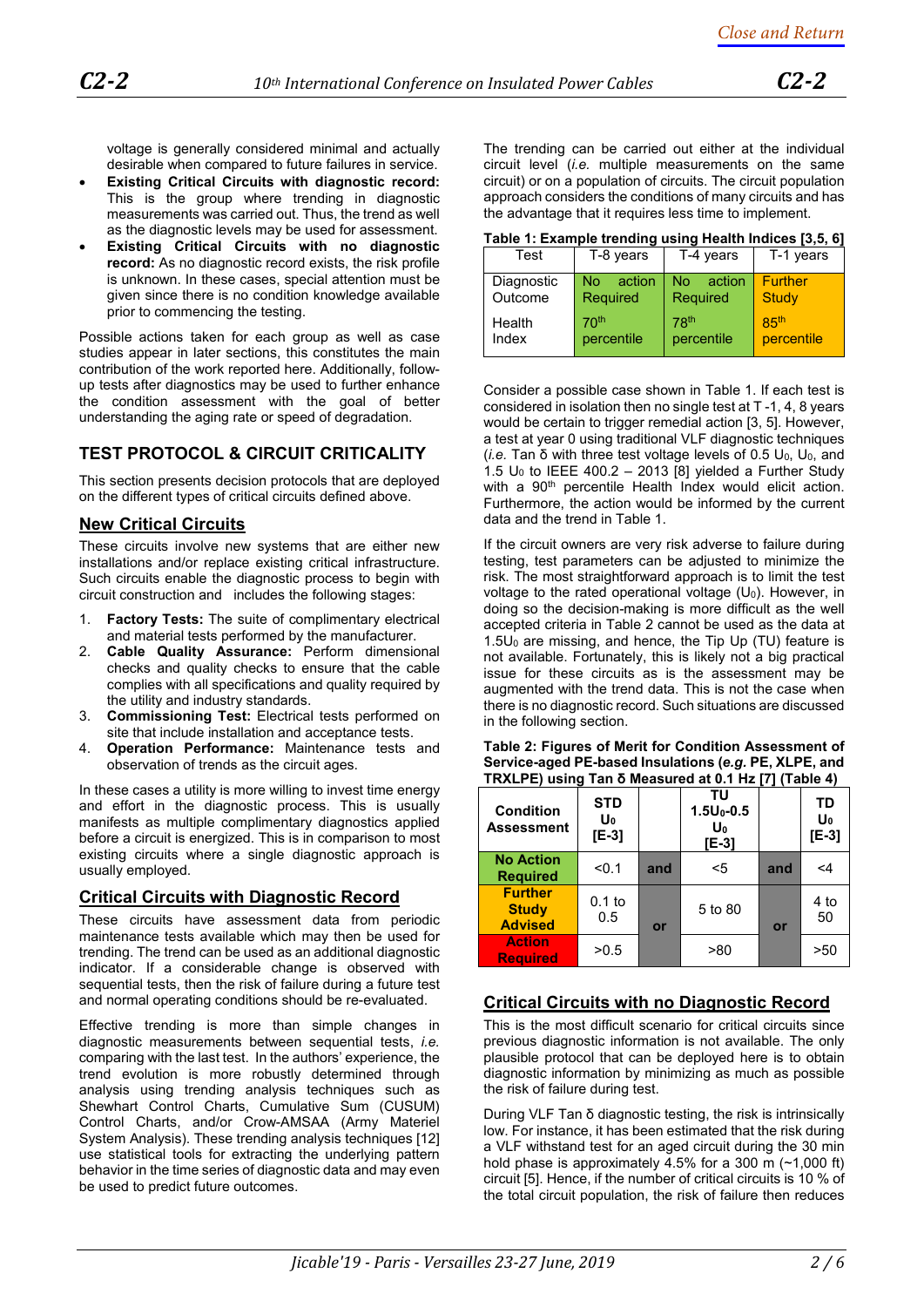to 0.45% or one critical circuit failure for every 200 critical circuits that are tested.

Even though the risk of failure for VLF testing is considerably small, in the context of insulation testing, this risk can be further minimized if the testing voltage is kept to a maximum  $\mathit{rms}$  value equaling the system voltage  $- U_0$ .

Traditional standards such as IEEE 400.2 – 2013 [\[8\]](#page-5-4) provide only a brief discussion of critical circuits; however, no guidance nor diagnostic criteria are provided. To aid in this issue, the authors have developed new diagnostic criteria that is presented in detail in the next section. With periodic testing and the diagnostic criteria, trends can be established and evaluated to enhance the condition assessment of the critical circuits.

#### **TAN δ FEATURES FOR ASSESSMENT WHILE MINIMIZING RISK OF FAILURE ON TEST**

## **What Features to Use**

In order to minimize the risk of failure during test, the test voltage should be limited to the operational phase-toground voltage (U<sub>0</sub>). The Tan δ diagnostic criteria presented here corresponds to the approach outlined in the Cable Diagnostic Focused Initiative (CDFI) Phase II [\[5\]](#page-5-7). Tan δ results appear in terms of three specific diagnostic features. The features in order of importance are:

- **Tan δ Stability (STD):** Tan δ time dependency and is normally reported as the standard deviation (STD) of sequential measurements at a particular voltage level.
- **Differential Tan δ (TU)**: Tan δ voltage dependency and is normally reported as the algebraic difference between the means of a number of sequential measurements taken at two different voltages levels.
- **Tan δ Magnitude (TD):** The level of dielectric loss and is normally reported as the mean of a number of sequential measurements at a particular voltage level.

Since the testing voltage is limited to  $U_0$ , a total of five diagnostic features can be used for diagnosis: Tan δ stabilities and magnitudes at  $0.5 \ U_0$  and  $U_0$ , and the differential Tan δ between  $U_0$  and 0.5 $U_0$ .

In order to evaluate the five diagnostic features as well as their correlation, intrinsic taxonomy, and consider a reduced number of them according to the approaches presented by IEEE 400.2 - 2013  $[8]$  and the CDFI  $[5]$ , cluster variable analysis [\[11\]](#page-5-6) is used for analysis of the diagnostic data from PE-based insulation.

Cluster variable analysis is useful because it identifies key variables that explain the principal dimensionality (not variability) of the data. It is used to classify the data into groups when the groups are initially unknown. One important reason to cluster variables is to reduce their number; but more importantly, clustering variables is used in this research to understand the taxonomy and meaning of the Tan δ diagnostic features when the test voltage is limited to  $U_0$ . Diagnostics features with high similarity levels carry similar diagnostic information and thus they can be merged in a cluster; the cluster is represented by one of its features[. Figure 1](#page-2-0) shows the results for the cluster variable analysis of the five Tan δ diagnostic features.

As seen in [Figure 1,](#page-2-0) when a similarity level of 70% is

chosen to cut the dendrogram [\[11\]](#page-5-6), three clusters are obtained. The similarity level was selected to generate three clusters similarly to the IEEE 400.2 – 2013 [\[8\]](#page-5-4) and CDFI Phase II [\[5\]](#page-5-7) approaches. In [Figure 1,](#page-2-0) Cluster 1 is composed of the TD at  $0.5$  U<sub>0</sub>, TD at U<sub>0</sub>, and STD at  $0.5$  $U_0$ , Cluster 2 is composed only of STD at  $U_0$ , and Cluster 3 is composed only of the TU between  $U_0$  and  $0.5U_0$ . Once the number of clusters is determined, one diagnostic feature is selected from each cluster to represent it. In this case, the selected features to represent each cluster are: Cluster 1: TD at U<sub>0</sub>, Cluster 2: STD at U<sub>0</sub>, and Cluster 3: TU between  $U_0$  and  $0.5U_0$ 



<span id="page-2-0"></span>**Figure 1: Cluster Variable Analysis of Tan δ Diagnotic Features – Dendrogram**

#### **Diagnostic Testing Criteria**

Figures of Merit (2019) for condition assessment of serviceaged PE-based Insulations critical MV circuits (*i.e.* PE, XLPE, and TRXLPE) using Tan δ Measured at 0.1 Hz are shown in [Table 3.](#page-2-1)

<span id="page-2-1"></span>**Table 3: Figures of Merit (2019) for Critical MV Circuit Condition Assessment of Service-aged PE-based Insulations (***i.e.* **PE, XLPE, and TRXLPE) using Tan δ Measured at 0.1 Hz**

| <b>Condition</b><br><b>Assessment</b>            | <b>STD</b><br>Uo<br>$[E-3]$ |     | TU<br>$U_0 - 0.5$<br>Uo<br>$[E-3]$ |     | TD<br>Uo<br>$[E-3]$ |
|--------------------------------------------------|-----------------------------|-----|------------------------------------|-----|---------------------|
| <b>No Action</b><br><b>Required</b>              | < 0.1                       | and | 2.4                                | and | <6                  |
| <b>Further</b><br><b>Study</b><br><b>Advised</b> | $0.1$ to<br>1.0             | or  | $2.4$ to<br>60                     | or  | 6 to<br>70          |
| <b>Action</b><br><b>Required</b>                 | >1.0                        |     | >60                                |     | >70                 |

The figures of merit presented i[n Table 3](#page-2-1) were derived from empirical cumulative distribution functions (CDF) for the data consisting of data points obtained during maintenance tests on aged cable systems, mainly in utilities in North America. To determine the threshold level between classes, the tables use the  $80<sup>th</sup>$  percentile. This was selected based on the well-known Pareto principle that the best ranked 80 % of a population only accounts for 20 % of the issues/problems and 95 % of the poorest values are considered to be extremely unusual. As an example instance, [Figure 2](#page-3-0) shows the CDF for the TU between  $U_0$ and 0.5U0, with the figures of merit at the 80% and 95 % levels.

As seen in [Table 3](#page-2-1), the Tan δ diagnostic includes values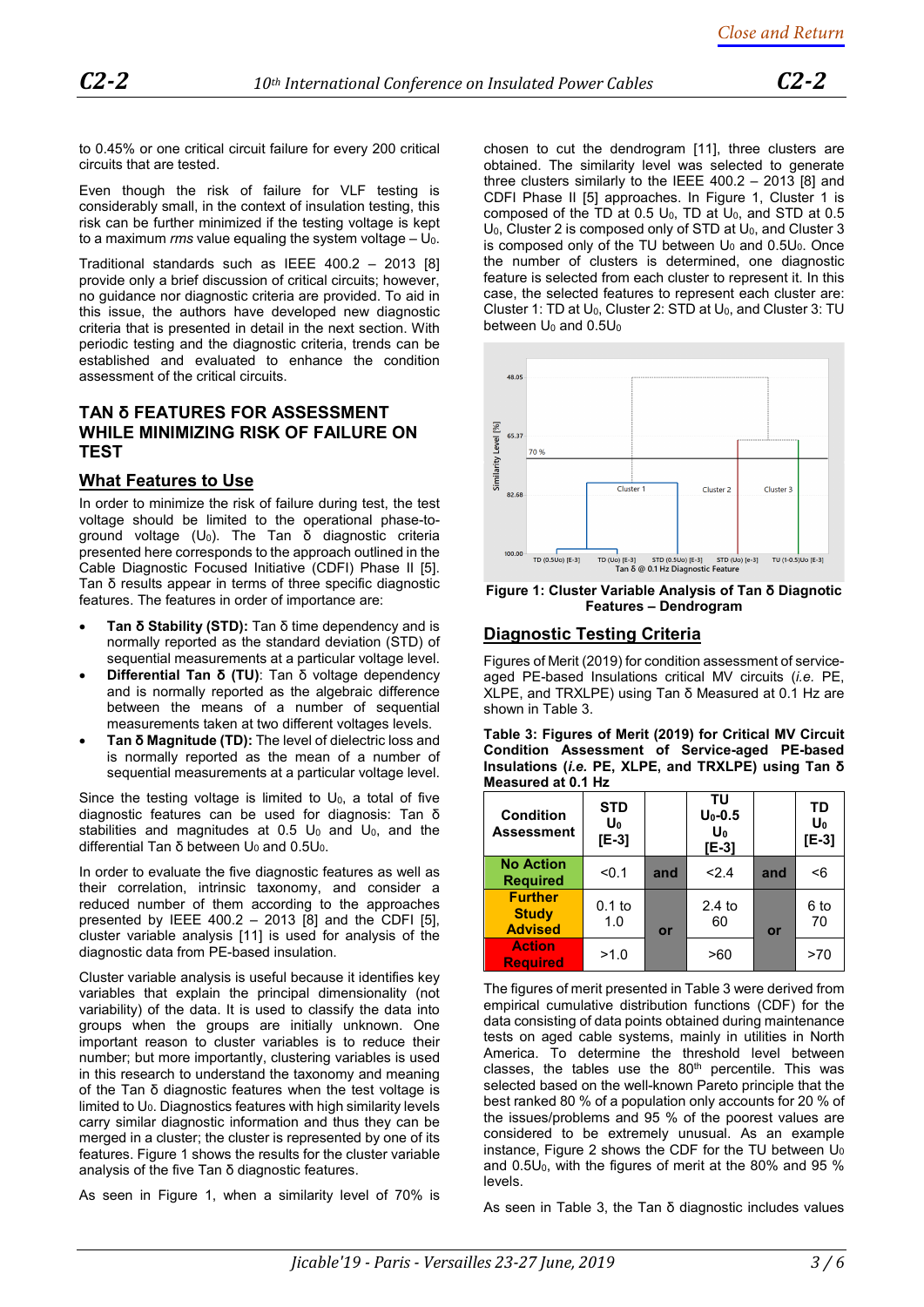that are time dependent (STD at  $U_0$ ), voltage dependent (TU between  $U_0$  and  $0.5U_0$ ), and values that are absolute (TD at  $U_0$ ). They are used as figures of merit or compared to historical data to grade the condition assessment of the cable system as:

- "No Action Required" -The cable system does not exhibit unusual dielectric loss characteristics, but it should be retested at some later date to observe the trend of the Tan δ diagnostic characteristics over time.
- "Further Study Advised" Additional information is needed to make an assessment. This could come from previous system failure history or an additional assessment using another diagnostic test.
- "Action Required" The cable system has an unusually high Tan δ characteristics that may indicate poor condition and should be considered for replacement or repair immediately or in the near future.



#### <span id="page-3-0"></span>• • **Figure 2: Cummulative Distribution Function for TU between U<sup>0</sup> and 0.5U<sup>0</sup>**

The condition assessment classes above are intended to guide the remedial actions, if any, the cable system user should take to return the system to a reliable operating condition. Actions following a "Further Study Advised" assessment might include:

- Review data for a rogue measurement values most common in the first voltage cycle,
- Confirm insulation type to ensure that criteria apply,
- Clean or re-clean terminations and repeat,
- Compare with previous tests or other phases of circuit,
- Conduct a VLF extended time test at  $U_0$  for at least 15 min to observe trend and time stability of the Tan δ,
- Retest in the near future (one to two years).

This approach is applicable to critical circuits using EPR or PILC cables. These cases are not covered in this paper.

# **CASE STUDIES**

This section presents studies where VLF diagnostic testing was used to support the management of critical MV circuits.

## **New Circuit that is Critical**

This case study corresponds to a new circuit that is considered *de facto* critical. Specifically, the circuit is a bay crossing in the USA with limited accessibility once it is put into service. In addition, the circuit provides power to a tourist area with high economic impact.

The circuit is a feeder-type cable system and is composed of four parallel runs (three phases for normal operation and

a spare phase). The cable is a 25 kV design, large conductor, EPR insulation, and jacketed. The total length of each completed phase is approximately 3,230 m (~10,600 ft) and includes one joint per phase located at the approximate midpoint of the circuit. Joints and test terminations are heat-shrink designs. The circuit is operated at 7.2 kV nominal. The geographical layout appears in [Figure 3.](#page-3-1) 



<span id="page-3-1"></span>**Figure 3: On-site Circuit Geographical Layout**

The test protocol included tests in the laboratory, factory, and field and included:

- Cable quality assurance tests.
- dc conductor resistance measurements.
- 60 Hz ac PD: Performed at 52.3 kV [\[10\].](#page-5-10)
- ac withstand test at  $52.3$  kV  $(3.6 \text{ U}_0)$  for 5 min [\[10\]](#page-5-10).
- Tests performed in the field for commissioning:
- Time Domain Reflectometry for circuit length, joint location verification and metallic shield integrity
- VLF (0.1 Hz) Tan δ measurements to IEEE 400.2 [\[8\]](#page-5-4).
- Damped ac PD measurements to IEEE 400.4 20 [\[9\]](#page-5-8).
- VLF (0.1 Hz) PD measurements for verification of Damped ac PD results.

As a result of the critical nature multiple complimentary, and in some cases duplicate, diagnostics were deployed.

During the commissioning tests, PD activity was detected in one of the joints with an inception voltage of approximately 17 kV. The criticality meant that it was valuable to spend the time and effort getting a confirmation with an independent diagnostic technique. The PD occurrence and location was confirmed. These data enabled the utility to undertake appropriate remediation procedures; thereby, ensuring reliable operation. Without the diagnostic testing, the sections would have been placed directly into service without the ability to intervene.

One major lesson learned here was that it is advantageous to conduct interim testing at the jointing stage prior to final / complete installation. This permits a defective accessory to be addressed, thereby minimizing costs.

## **Critical Circuit Due to its Location**

This case study represents a critical circuit, located in a power plant, where there is previous diagnostic information available. The circuit is large copper conductor, 5 kV design, and XLPE insulated shielded. The cable was manufactured in 1974, and was in service for approximately 40 years in extreme operating conditions.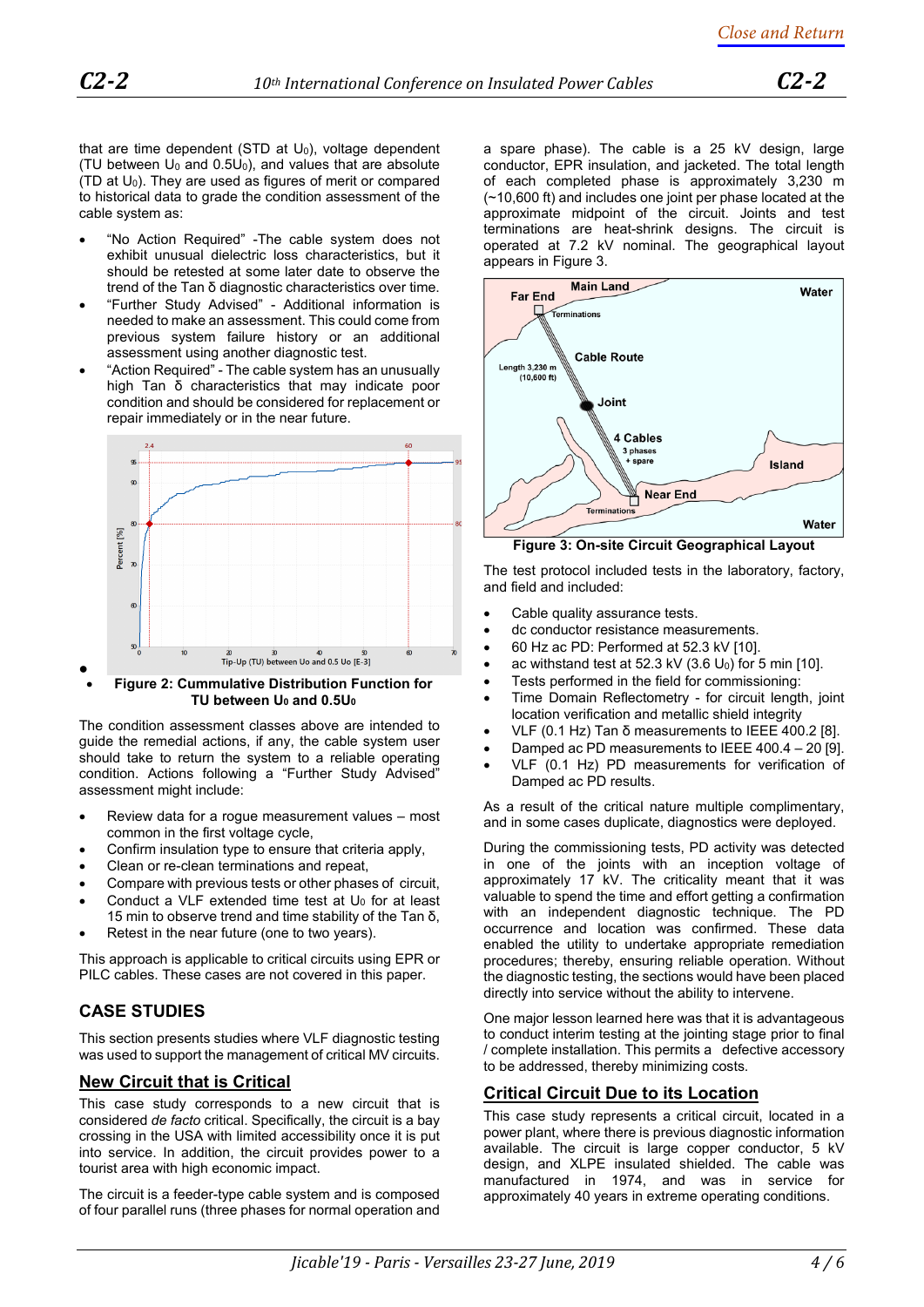The critical circuit asset management protocol here is part of a proactive predictive/preventative maintenance program managed by the utility at the power plant. The cable circuits at power plants are considered critical infrastructure because loss in their reliability would manifest as compromised operation.

The circuit was removed from service due to steadily declining test results that took its condition assessment class from "Further Study Advised" to "Action Required" (see [Table 2\)](#page-1-0). The utility was interested in understanding the degradation of this cable, in order to proactively maintain and address 17 other critical circuits with same age and identical operational conditions.

**Table 4: VLF Tan δ Measurements Results** 

<span id="page-4-0"></span>

| Test<br>Voltage<br>$[KV/U_0]$ | TD<br>Uo<br>[E-3] | <b>STD</b><br>U <sub>0</sub><br>[E-3] | TU<br>$U_0$ -0.5 $U_0$<br>$[E-3]$ |
|-------------------------------|-------------------|---------------------------------------|-----------------------------------|
| $1.5/0.5U_0$                  | 424.35            | 1.2                                   |                                   |
| $2.9 / U_0$                   | 834.25            | 10.6                                  | >575.65                           |
| 4.4 / 1.5U <sub>0</sub>       | >1000             | No Data                               |                                   |

A series of electrical and physical tests were performed on this cable, including VLF Tan δ, VLF Tan δ Monitored Withstand and physical examination/dissection. A summary of the results appears below.

- The cable shows an unusually high Tan  $δ$ . The condition of the cable insulation was graded as "Action Required" following IEEE 400.2 – 2013 [\[8\]](#page-5-4) condition assessment recommendations, the unusual Tan δ measurements are shown i[n Table 4.](#page-4-0)
- Although it was not possible to complete the required measurements at 1.5U<sub>0</sub> (Table 2) sufficient features were available to determine that the cable represents the poorest 1.6% of all the XLPE cable systems measured in North America using Tan δ Interpretation Tool developed during the CDFI [\[5\]](#page-5-7).
- The cable failed the VLF Tan δ monitored withstand approximately 5 min after 7 kV was applied (IEEE 400.2 – 2013 [\[8\]](#page-5-4)).
- Large size contaminants were found in the cable insulation at various locations along the cable length. The sizes varied from 19 mil to 52 mil (largest dimension). This exceeded the maximum permitted by for utility applications at that time [\[12\]](#page-5-11).
- Multiple vented and bowtie water trees were found. [Figure 4](#page-4-1) is an example of a bridging water tree. Since the circuit was removed before failures occurred, those bridging water trees did not cause a failure in service, but there was a high probability that they could convert to an electrical tree likely from the low strength region within the water tree.

As samples of the cable were available a water tree diagnostic approach, analogous to a medical biopsy, was used [6] to compliment the VLF tests. This approach considered the water treeing (type / size / density) together with the meta data (age / cable design) to estimate a Cable Health Index. The computations showed that this cables was within the 90<sup>th</sup> percentile *i.e.* one of the poorest 10% of cables analyzed and had very similar attributes to cables that had failed in service.

Consequently, the test and decision protocols used after the circuit was removed from the field showed that this cable is significantly degraded - within poorest 5% using the criteria developed here (Table 2), within poorest 10% based on Cable Health Index [6] and poorest 2% using the conventional IEEE approach. These three diagnoses suggest that if this cable is representative of the condition of the remaining 17 cables as expected, then immediate action is required to maintain security of the power plant



**Figure 4: Water Tree through 100% of Insulation**

#### <span id="page-4-1"></span>**Critical Circuits with No Diagnostic Record**

This case study corresponds with the case of a 42 years aged (XLPE cable) circuit supplying a critical load on the premise of a research center. This circuit was considered critical because it was the only remaining spare circuit neighboring the main that was already out of service because of a previous cable failure. The tests took place at a moment in the year where temperatures were very cold (December). Any failure occurring during or after the tests would imply shutting down the access for people to the building and use of emergency supply to avoid any damage due to freezing inside the building.

The circuit was a 3φ feeder-type cable system consisting in a cable with no joint. The cable was a 28 kV design, unjacketed, operated at 25 kV. The total length of each phase was approximately 345 m (~1150 ft).

The test program included TDR, VLF Tan δ and Time Domain Dielectric Spectroscopy (TDDS) [\[14](#page-5-12)[,15\]](#page-5-13). In order to avoid any possibility of occurrence of failure on test, the choice was made to limit the test voltage for VLF Tan δ and TDDS to operational voltage. Accordingly, test voltages were set to  $0.5 \, U_0$  and  $U_0$ . Results of testing are shown in [Figure 5](#page-5-14) and [Figure 6.](#page-5-15)

It is interesting to note that both VLF Tan δ and TDDS results show a clear voltage dependence between  $0.5 U_0$ and  $U_0$  and time stability issues, which are signs of degraded XLPE insulation. Calculated VLF Tan δ features are as follows (assessed with criteria proposed in [Table 3\)](#page-2-1):

- STD  $\omega$  U<sub>0</sub> [E-3] = 0.51 (Further Study Advised)
- TU  $(U_0-0.5 U_0)$   $[E-3] = 10.8$  (Further Study Advised)
- TD (U0) [E-3]= 12.6 (Further Study Advised)

However, considering previous experience and preliminary proposed criteria [\[16\]](#page-5-16), TDDS features might be considered as having a suspicious condition and thus warranting closer study. This situation is not uncommon when dealing with critical circuits as the choice to user lower voltages than commonly used deprives the diagnostics of some of their